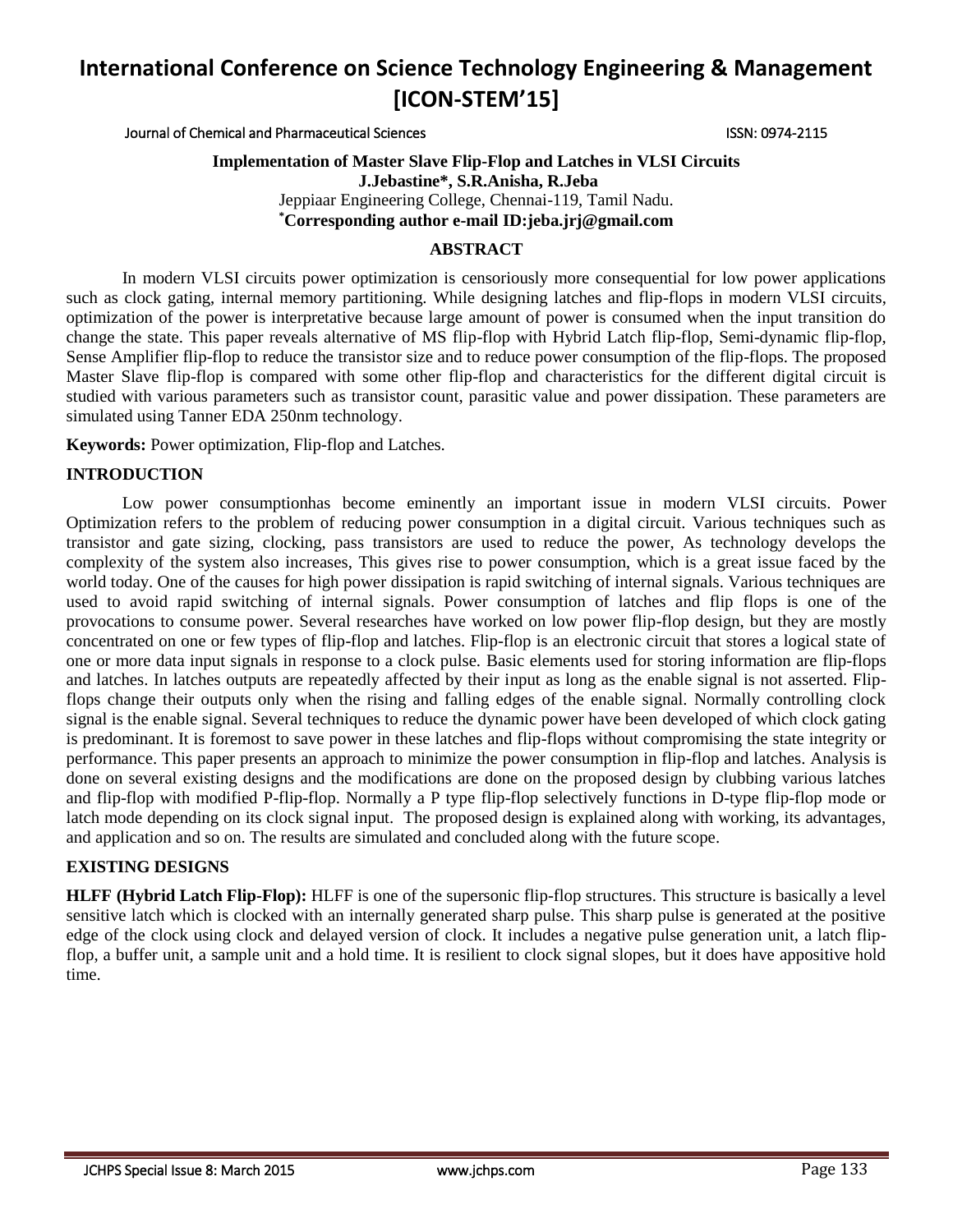Journal of Chemical and Pharmaceutical Sciences ISSN: 0974-2115



**Figure.1.NOT gate using CMOS for HLFF Figure.2. Schematic Circuit of HLFF**



It is difficult for a Keeper circuit to perform well over a range of different operations of supply voltage levels because keeper strength should be comparatively weak for low supply voltages and stronger for higher operating voltages. So a strong keeper is craved for higher supply levels to obtain good noise, robustness. This is very suitable for high performance system. Fewer transistors are employed in the HLFF, which gives rise to low power consumption. It exhibits better soft clock edge properties. In this circuit two clock signals and one D are used as input signals. Output Q will be obtained before the keeper circuit. Clock bar signal is the inverted form of the original clock signal; here three inverters are used to provide the complement of the clock signal. When the clock signal is high then the output will follows the input, here the sharp pulses are obtained.The propagation time of three inverters defines the transparency window. The glitch is produced in the transparency window at the first stage. It can be easily noticed that it is formed by three inputs CMOS NAND gate which has the functionality for wanted glitch generation. Second stage of the circuit captures the generated glitch. If the glitch has not appeared the output is brought to zero. In this circuit unnecessary internal transitions appeared as a consequence which elevates the total power consumption of the flip-flop. To avoid these disadvantages this flip-flop is combined with modified P flip-flop, then the results are obtained at the proposed design section.

**SDFF (Semidynamic Flip-Flop):** Semi dynamic is an hybrid flip-flop with rapid structures having large clock load and large effective pre-charge capacitance.SDFF consumes a slightly high power due to large effective precharge. Eventhough it needs high power,this is well suited for high performance design. This circuit is designed of a dynamic front end and a static back end. NAND gate is a logical gate which provides an output that falls only if all the inputs are true. Complement to that of NAND gate is AND gate. A LOW output results only if the both inputs to the gate are HIGH;A HIGH output results only if both the input to the gate are LOW. This flip-flop samples input D and produces complement output. Q bar is the logic complement of D. On the falling edge of the clock the flip-flop enters the precharge phase, the node near the keeper circuit pre-charge high, cutting on node Q from the input stage.





**Figure.3. NOT gate using CMOS Figure.4.NAND gate using CMOS**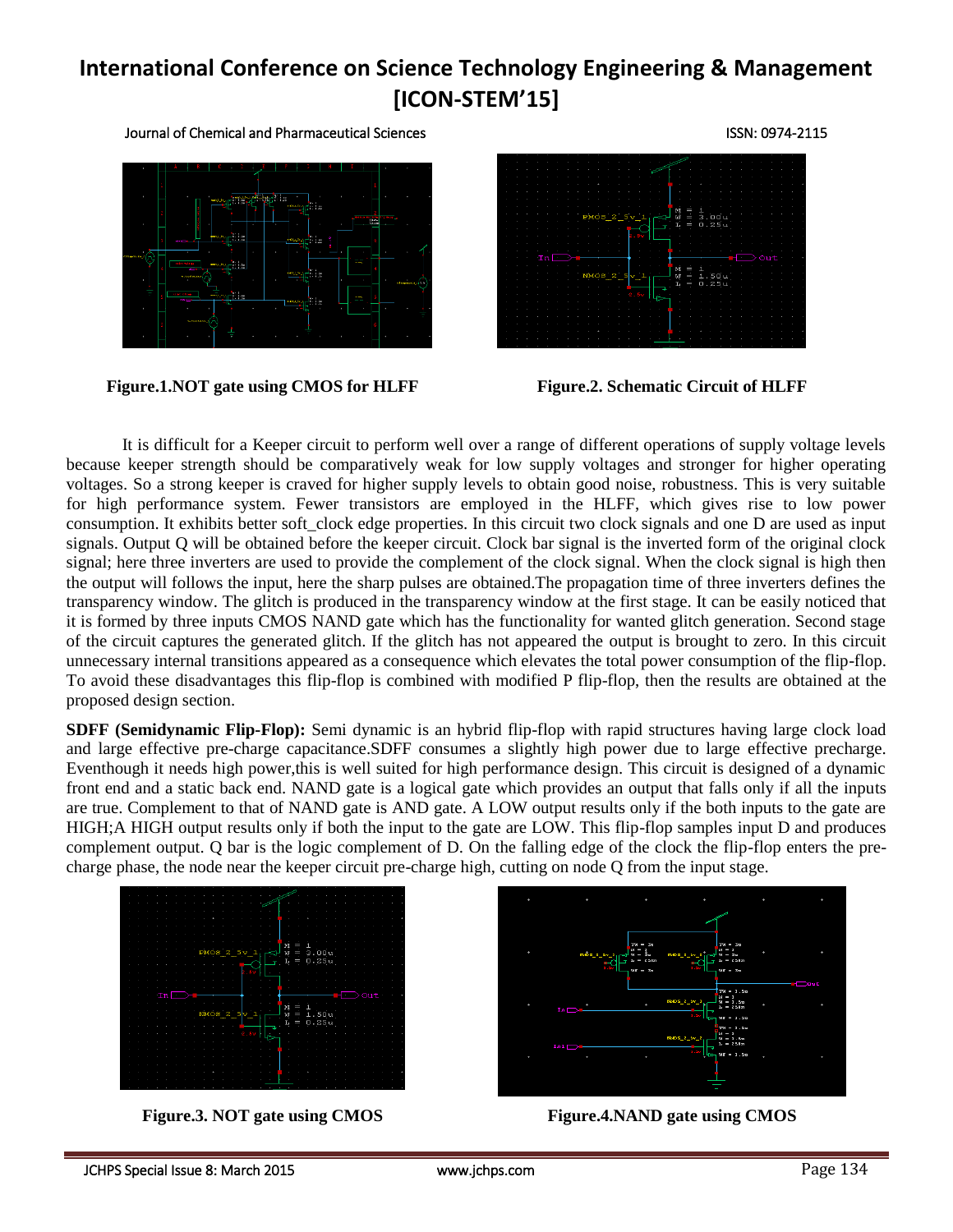#### Journal of Chemical and Pharmaceutical Sciences ISSN: 0974-2115

The inverter present near the output act as a static latch and it holds the previous logic level of Q and Qbar. Since the second clock signal is also low during pre-charge, the output of the NAND gate remains high and the holding the transistor N1 ON. The evaluation phase begins with the rising edge of the clock. If the input D is low the node nearer the keeper circuit remain high, it is held by inverter latch. Node Q would either remain low or will be discharged through transistors N4 and N5, driving Qbar high. Three gate delays after clock raises, output of NAND gate will be low, turning transistor N1 off. This shut-off operation will prevent a subsequent low to high transition of D from the discharging node. This feature provides the flip-flop its edge triggered nature.

**SAFF (Sense Amplifier Flip-Flop):** Recent modifications of semi dynamic flip-flop exhibits very small delay,calculated as a sum of setup time and clock to output delay in high speed data path applications. This SAFF have differential outputs,and single or differential inputs can be used accordingly.

This flip-flop present a small clock load,since only three transistors are connected to the clock signal. Initial design includes sense amplifier in the first and the NAND based cross coupled SR latch in the second stage. This improves the output stage to reduce the overall delay.The sense amplifier stage is precharged during the interval when the clock signal given as the input is low. The high state of S bar and R bar keeps transistor N5 and N6 ON,charghing their sources upto Vdd-Vtn because there is no path to ground due to the off state of the clocked transistor.Since either N1 or N2 transistor is ON, the common mode of N2 and N6 is also precharged to Vdd-Vtn. Therefore prior to the leading clock edge,all the capacitance in the differential tree are recharged. Rising edge of the clock generates falling transistion on only one of sense amplifier outputs Sbar or Rbar. This negative pulse is being captured by the SR latch and held until the end of the cycle.



**Figure.5.Schematic circuit of semi dynamic flip-flop Figure.6.NOT gate using CMOS**





**Figure.7.Schematic circuit of sense amplifier flip-flop**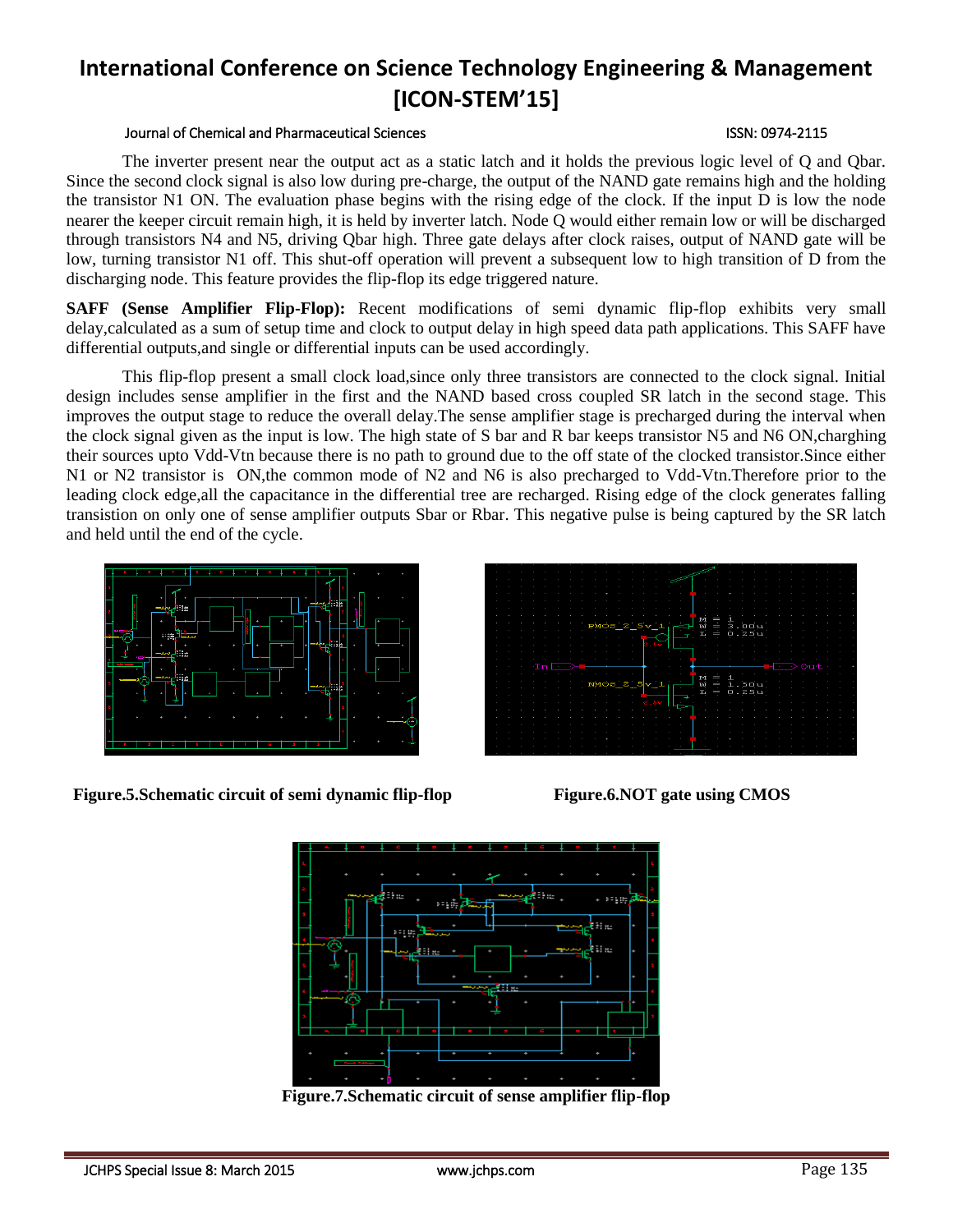Journal of Chemical and Pharmaceutical Sciences ISSN: 0974-2115

## **PROPOSED DESIGN**

P-HLFF:P-HL flip-flop is an alternative of Master slave flip flop, it is used in high speed applications. At the rising edges of the clock both the transistors N2 and N3 are turned on and collaborate to pass a weak logic high to node Z, which then turns on transistor N1 by a time span defined by the delay inverter. The switching power at node Z can be reduced due to diminished voltage sink. In this design, Modified P flip-flop is clubbed with the HLFF and the output results are taken for the analysis Jayagowri (2011). Here the output of the modified flip-flop is taken as the input of the HLFF. When the clock value is HIGH, then the output follows the output. Two inverters are connected back to back, it acts as a buffer for the circuit. The node which is situated behind the buffer circuit driven the output Q. HLFF samples the data on one edge of the clock and eliminates thee delay of the data flow.Thus the delay is rectified in the circuit, it enhances the performance ofthe clubbed circuit. HLFF operation is similar to that of the latch because it delivers the soft clock edge. P-HLFF is designed by clubbing modified pulse and hybrid latch flip-flop.This results in better performance and high power consumption.



## P-SDFF:

P-SAFF:P-SAFF is modeled by clubbing Modified P flip-flop with SAFF. SAFF has low power consumption as well as less delay. Even though it having less delay and low power consumption, the output of this flip-flop is sometimes in floating state To avoid this clubbing is done with the Modified P flip-flop. Thus it improves the performance of the circuit and reduces the delay as well as power consumption. The simulation results are observed and mentioned below.



## **RESULTS & DISCUSSION**

**Figure.9.Schematic of P-SAFF**

The various types of flip-flops were obtained from TANNER EDA in 250nm technology at room temperature. The supply voltage Vdd is 5v. Simulation result for the various designs is shown below. The power consumption is very high in above proposed Flip-flops. In the existing method number of transistors used is more than proposed design so the power consumption and delay gets increases. Normally power consumption is directly proportional to the number of transistors used. Lesser the number of transistors, power consumption is reduced. P-HLFF, P-SDFF, P-SAFF designs are used to reduce this power consumption. For the HLFF, number of transistors used in 17 and power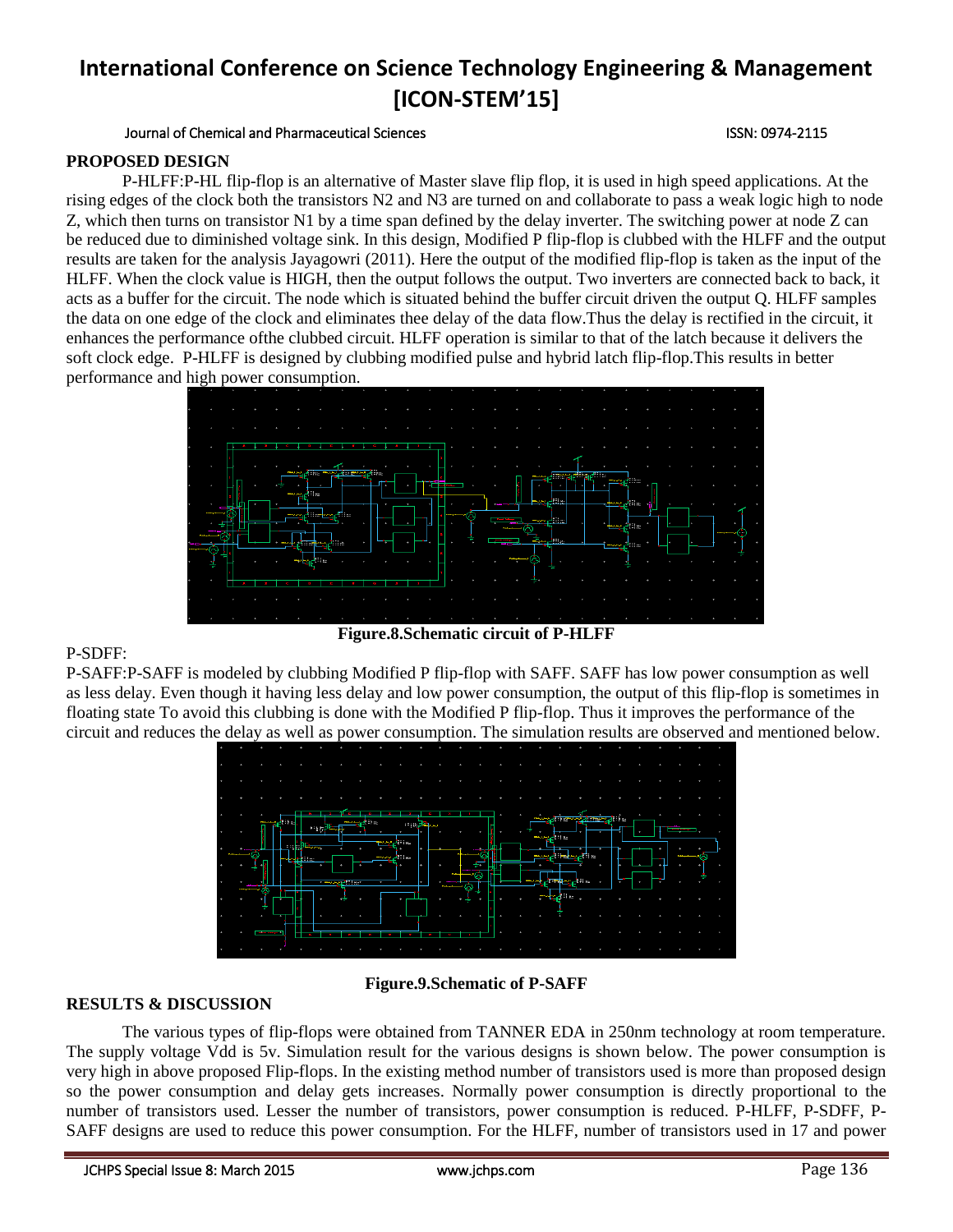#### Journal of Chemical and Pharmaceutical Sciences **ISSN: 0974-2115** ISSN: 0974-2115

consumption in 55mW. In the proposed P-HLFF, number of transistor used is reduced to 8 so the power consumption also reduced to13 mW. In the similar manner power consumption in P-SAFF is 16mW and P-SDFF is 15mw.



**Figure.11.Simulation result of P-HLFF Figure.12.simulation result of SDFF**



**Figure.13.Simulation result of SAFF**